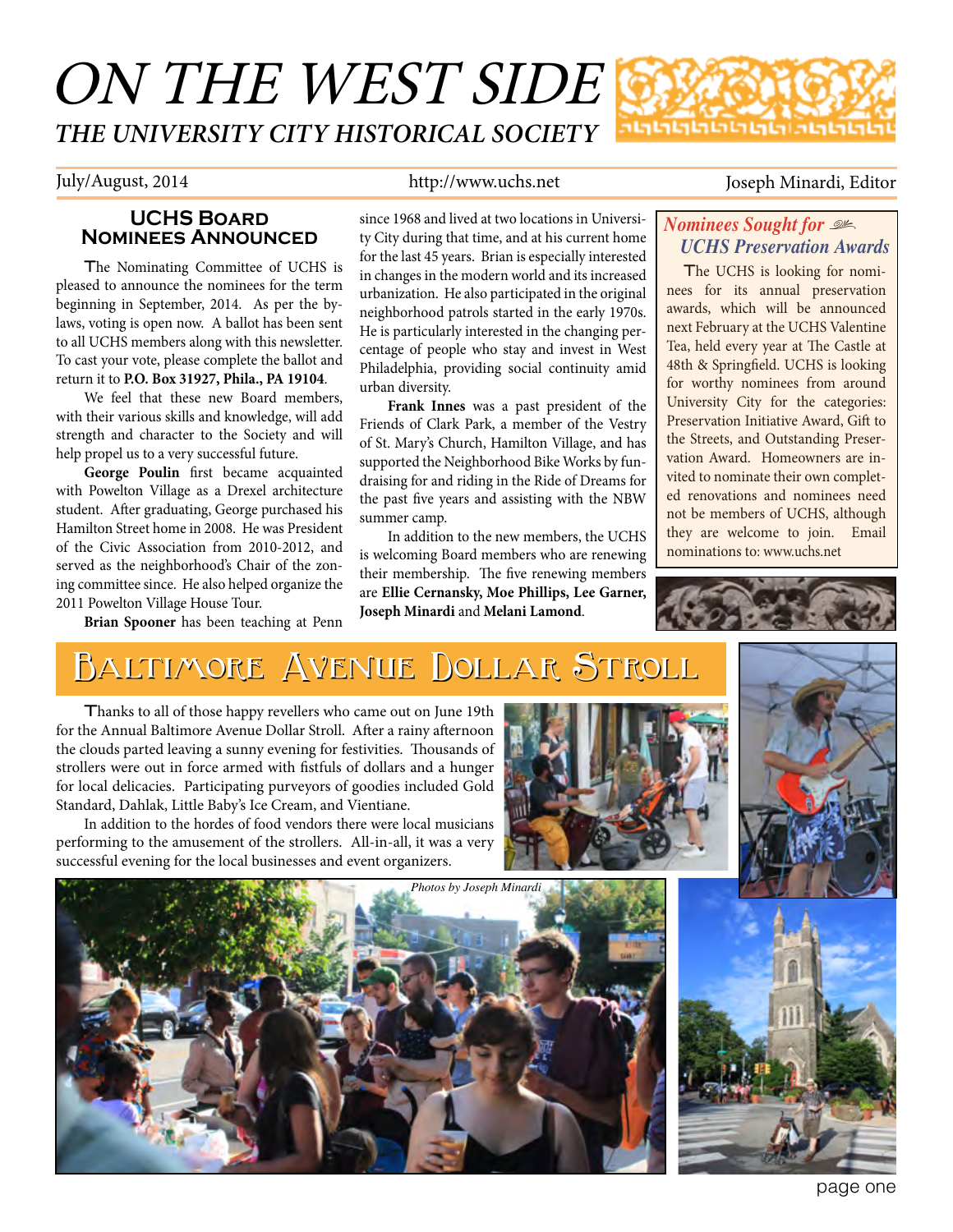We reported on the renovation of the Sedgley Apartments at 45th and Pine in the July/August 2013 issue of On The West Side, and now we're happy to announce the restoration of this early castle-like apartment building is just about complete. The major work on the exterior involves the replacement of the bay windows on the 45th Street side, which has incurred some negative comments. The main complaints are the new bays look "cheap" and the original bluish-gray paint is now a gray color similar to the

stonework. The new color scheme doesn't create that lovely contrast we've come to know at the old Sedgley, but it is nice to see it back in tip-top condition and ready for occupation.

The "then" photo dates from when the Sedgley first opened to the public, with a view looking north up 45th Street on the left of the photo. The architect was A. Lynn Walker, who also designed the Stonehurst and Stoneleigh Apartments in University City.

The "now" photo shows the new refurbishment.

The original owner was Dr. Daniel Egan, who taught at the nearby University of Pennsylvania. Egan died in 1900, leaving the home to his widow. When Egan's wife died in the 1930s, the house was then willed to the Catholic Church, who repurposed the expansive mansion for the next half-decade. This was a common practice for large dwellings of the Victorian era. Single families had fled to the suburbs by the middle of the twentieth century, and the only folks who could afford these houses were institutions or developers who subdivided the homes into apartments, with disastrous results.

Featured Historic House -The Gables Bed & Breakfast

Those familiar with Cedar Park have no doubt noticed the elegant Victorian mansion on the corner of 46th and Chester. In a neighborhood known for its twin houses, this stands out as a single home. And what a large single it is! Built in 1889, the Willis Hale-designed beauty has seen a number of different owners over its century-plus history.

The UCHS would like to thank Don and Warren for opening their doors to us for our annual house tour. We owe part of our success to you!



Luckily for the old Egan homestead, it was purchased in 1991 by current UCHS president, Melani Lamond and her husband, Brian Ratigan, who began a massive restoration project with the intent on using the home as a bed and breakfast. Next, the Gables was sold to Don Caskey and Warren Cederholm, who continued the renovations, in the process turning the Gables into one of the premier B&Bs in Philadelphia. They have received many business and hospitality awards throughout the years including "Best of Philly" in *Philadelphia Magazine* and have been featured in *Victorian Homes Magazine*.

> We had a strong turnout, so it was a very successful fundraiser for UCHS. But even more important was the good will generated and the spreading of the word about taking care of old houses in University City! Thanks to all of you who made it possible.

> While my husband and I walked around on the tour, we heard so many enthusiastic comments from tour visitors! And we hope that the homeowners enjoyed the tour guests' compliments and encouragement, as much as the guests enjoyed seeing the houses. It's always wonderful to see our neighborhood this way—a place where friendly homeowners welcome other old-house lovers into beautiful houses filled with special treasures. I think we are so lucky to live here.

### **Did you know?**

Thanks again to the homeowners and the tour participants for all that you did today, and thanks also to Joe Minardi and the other members of the UCHS Board for their work to make the tour successful.



يتحصد *Charles Ellet, Jr.'s Map of West Philadelphia, 1839 showing Hamiltonville.*

South of Market Street, William Hamilton of the Woodlands made plans to subdivide his estate as early as 1808. In that year he formally proposed "Hamilton Village," a westward extension of the standard grid of the Philadelphia street system. The Hamilton Village development was triangular in shape, bounded, approximately, by the present-day streets of Market on the north, 32nd on the east, Spruce and Woodlands Avenue on the south, and 40th on the west. The streets were laid out and houses, churches, and schools began to be built. Rather than a "country" lifestyle, Hamilton Village was "suburban," that is, its residents commuted to work daily over the new Market Street bridge and returned home each evening. In that sense, Hamilton Village may be described as the first modern suburb of Philadelphia.

Hamilton named the north-south streets after members of his family, such as Mary, Margaret and William. Nothing remains of the old Hamilton Village, save for St. Mary's Church on Locust Walk.

> *Jia-Ming Gong and Auife Diller's colored-in line drawings (above), Spruce Hill May Fair. Amir's coloring of St. Francis DeSales Church by Joseph Minardi. Photo by Moira Nadal.*



*Courtesy of the University of Pennsylvania Archives. Photo by Joseph Minardi*

#### University City**: Then & Now -** The Sedgley Apartments, 45th and Pine

#### **Thanks to all for a very successful House Tour!**

Here's a note to thank the twelve homeowners and ZED's Last Minute Gifts, who graciously opened up their places to so many visitors today. The houses looked great! And the write-ups provided by the homeowners for the brochure were heartwarming; it was wonderful to see how much everyone cares about their houses and our neighborhood. The weather cooperated perfectly, for a change—a big difference from last year, when it drizzled on the tour and pretty much rained us out. And the flowers were all in bloom! A perfect day for a tour!

Melani Lamond President, U.C. Historical Society June 1, 2014



*The Gable B&B, 4520 Chester Avenue. Photos by Joseph Minardi*



#### **Spruce Hill May Fair Wrap Up**

The UCHS would like to thank everyone who visited our table at the Spruce Hill May Fair on May 10th. The rain held off until the last half hour, but before then we were able to hand out a number of unique coloring pages to the youngsters who stopped by. They didn't disappoint with their colorful renditions of historic buildings in University City. In case you missed it, the beautiful pages were uploaded to the UCHS Facebook page. The line drawings of the houses in the neighborhood were drawn by UCHS founding member Sylvia Barkan from around 1971.



*Photos by Joseph Minardi*